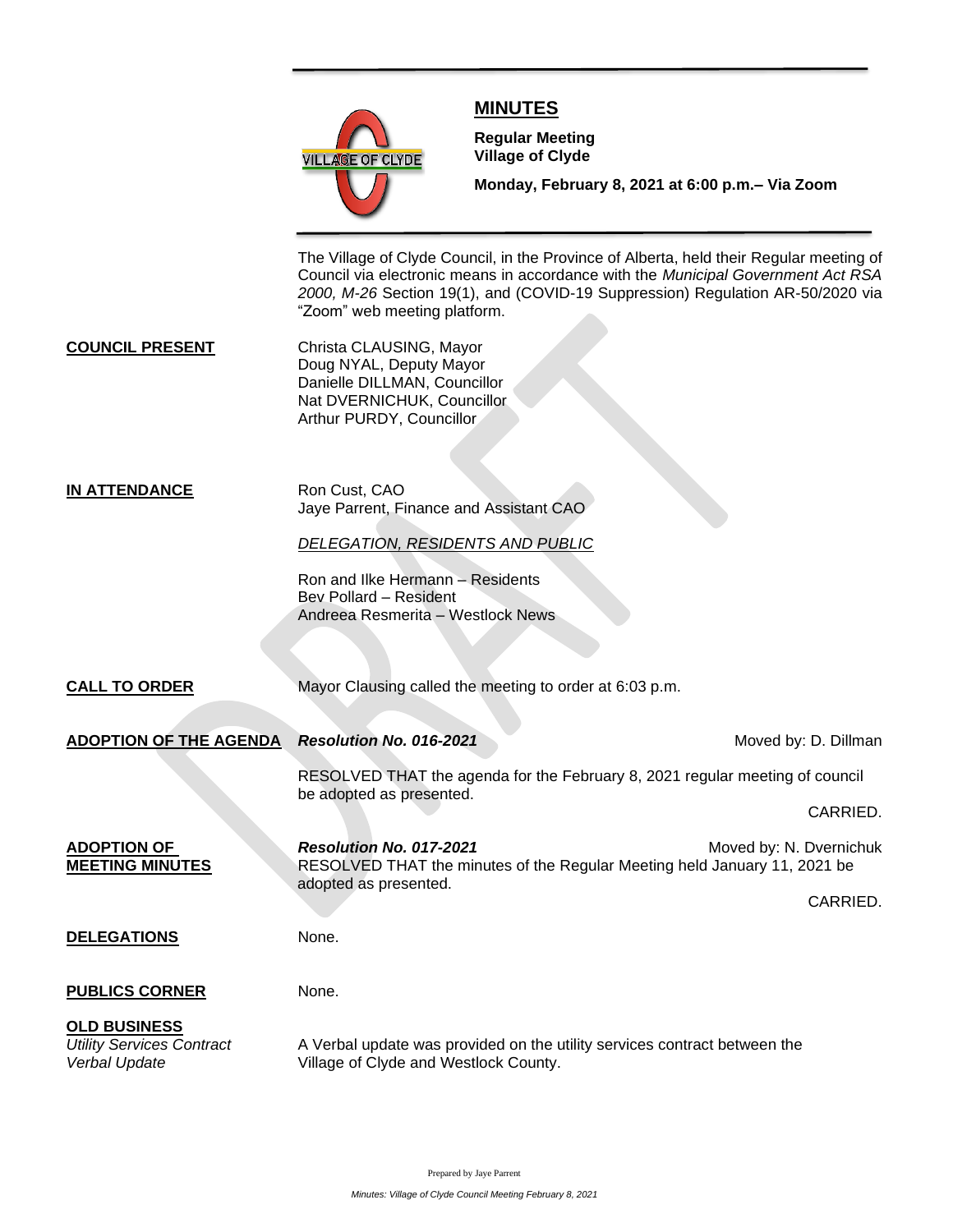| <b>NEW BUSINESS</b><br>Report on 2020 Clyde<br><b>Fire Department Services</b>       | Resolution No. 018-2021<br>RESOLVED THAT the Council accept the report on 2020 Village of Clyde Fire<br>Department Services provided by Chief Hoetmer.                                                                                                                                                                                                                                                                                                                                                                                                                                             | Moved by: A. Purdy<br>CARRIED. |
|--------------------------------------------------------------------------------------|----------------------------------------------------------------------------------------------------------------------------------------------------------------------------------------------------------------------------------------------------------------------------------------------------------------------------------------------------------------------------------------------------------------------------------------------------------------------------------------------------------------------------------------------------------------------------------------------------|--------------------------------|
| Terms of Reference for<br>The Regional Economic<br><b>Development Committee</b>      | Resolution No. 019-2021<br>RESOLVED THAT Council adopt the Regional Economic Development Committee<br>Terms of Reference as presented.                                                                                                                                                                                                                                                                                                                                                                                                                                                             | Moved by: D. Nyal<br>CARRIED.  |
| <b>Clyde and District Agricultural</b><br>Society Insurance Inquiry<br>Verbal Update | A verbal update on the Clyde and District Agricultural Society Insurance<br>Inquiry was provided.                                                                                                                                                                                                                                                                                                                                                                                                                                                                                                  |                                |
| Verbal Update on<br><b>Community Request for</b><br>Ice Surface Supports             | A verbal update on the community request for ice surface supports for an outdoor<br>rink was provided.                                                                                                                                                                                                                                                                                                                                                                                                                                                                                             |                                |
| <b>Committee Appointments</b>                                                        | Resolution No. 020-2021<br>Moved by: D. Nyal<br>RESOLVED THAT Council alter the committee appointments to October 18, 2021<br>as follows;<br><b>GROWTH ALBERTA</b> - Placing Councillor Dvernichuk as Member and<br>removing Councillor Purdy.<br>Regional Economic Development Committee - Placing Councillor<br>Dvernichuk as member and removing Deputy Mayor Nyal.<br>Yellowhead Regional Libraries - Placing Councillor Dvernichuk as<br>Member and removing Councillor Purdy.<br>Municipal Planning Commission - Placing Councillor Dvernichuk as<br>Member and removing Councillor Dillman. |                                |

CARRIED.

Verbal Update on **A** verbal update on utility meter reading with the new system was provided.

*Utility Meter Reading With New System*

**CLOSED SESSION Resolution No. 021-2021** Moved by: D. Nyal RESOLVED THAT Village of Clyde Council enter to Closed Session under FOIP Section 16(1) Contract Negotiations – Potential for Loss of Gain of a Third Party regarding an offer to purchase land located at Block 1, Lot 19, 1453AJ, FOIP Section 16(1) Contract Negotiations – Potential Loss or Gain of a Third Party regarding an offer to purchase land located at Block 2, Lot 2, 1453AJ, and FOIP Section 24 – Advice from Officials at 6:38 p.m. CARRIED.

> **Resolution No. 022-2021** Moved by: D. Nyal RESOLVED THAT Village of Clyde Council return to an open meeting at 7:11 p.m. CARRIED.

**Resolution No. 023-2021** Moved by: D. Dillman RESOLVED THAT Council accept the offer to purchase and execute the sale of the property located at Block 1, Lot 19, 1453AJ with an amendment to include a non-refundable payment in the event of non-development within two years of title change for a sum of \$5000.00.

CARRIED.

Prepared by Jaye Parrent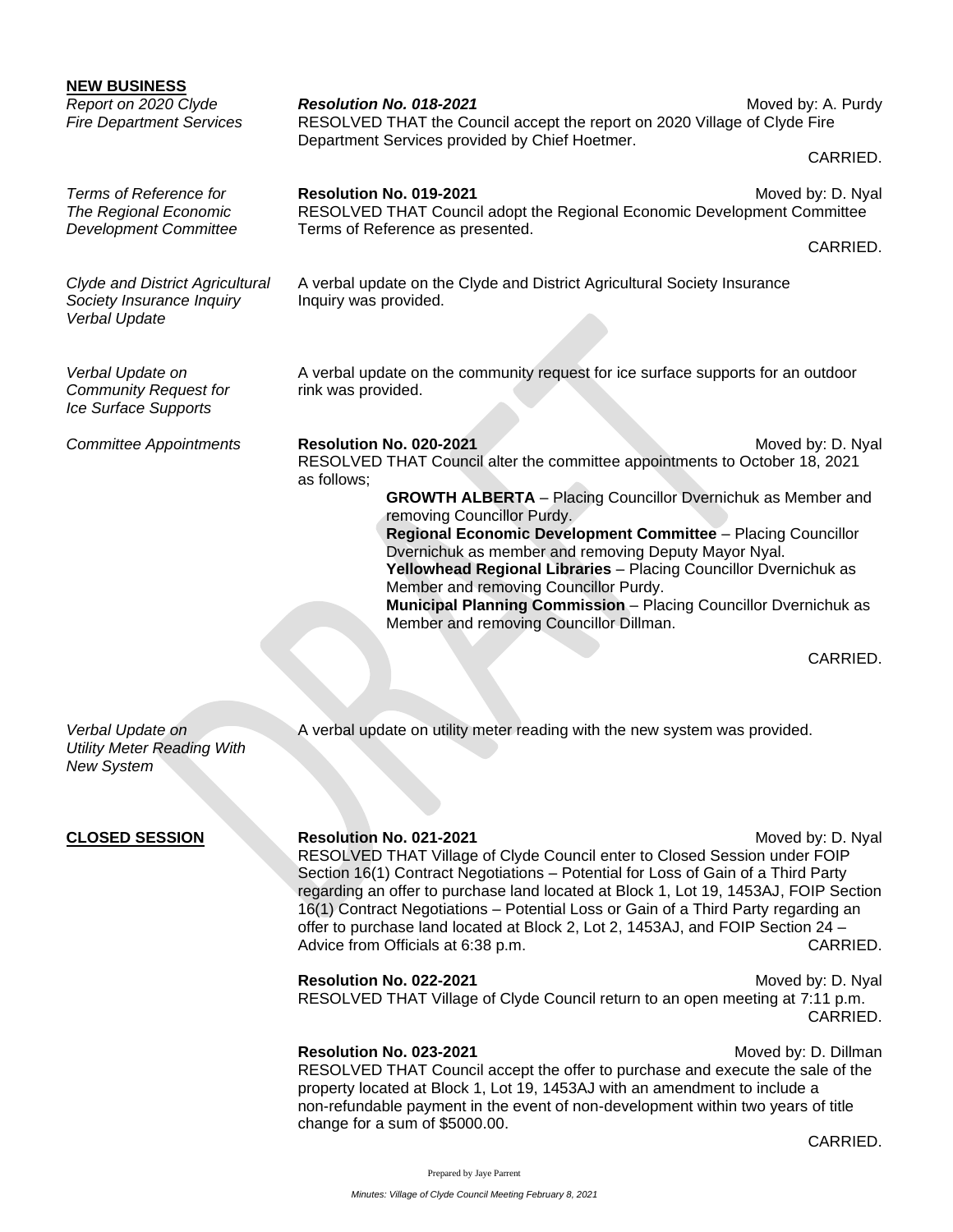|                                                 | Resolution No. 024-2021<br>RESOLVED THAT Council accept the offer to purchase and execute the sale of the<br>property located at Block 2, Lot 2, 1453AJ as presented for a sum of \$7000.00.                                                                                                                                                                            | Moved by: A. Purdy<br>CARRIED    |
|-------------------------------------------------|-------------------------------------------------------------------------------------------------------------------------------------------------------------------------------------------------------------------------------------------------------------------------------------------------------------------------------------------------------------------------|----------------------------------|
|                                                 | Resolution No. 025-2021<br>RESOLVED THAT Council appoint Properzi Tims LLP as the lawyer to be used for<br>local land sale transfers for the Village of Clyde.                                                                                                                                                                                                          | Moved by: D. Nyal                |
|                                                 |                                                                                                                                                                                                                                                                                                                                                                         | CARRIED                          |
|                                                 | Councillor Purdy made an announcement that he will not be seeking re-election in<br>2021.                                                                                                                                                                                                                                                                               |                                  |
| <b>FINANCIALS</b>                               | Resolution No. 026-2021<br>RESOLVED THAT Council accept the January 2021 Bank Reconciliation, January<br>2021 accounts payable Cheque list and January 31, 2021 Year to Date Trial Balance<br>as presented.                                                                                                                                                             | Moved by: D. Dillman             |
|                                                 |                                                                                                                                                                                                                                                                                                                                                                         | CARRIED.                         |
| <b>CAO REPORTS</b>                              | Resolution No. 027-2021<br>Moved by: N. Dvernichuk<br>RESOLVED THAT Council accept the CAO Verbal Report for January 2021 as                                                                                                                                                                                                                                            |                                  |
|                                                 | presented.                                                                                                                                                                                                                                                                                                                                                              | CARRIED.                         |
| <b>COUNCIL REPORTS</b><br><b>Mayor Clausing</b> | Westlock and District FCSS - Meeting was held Wednesday January 13, 2021<br>Joint Services/Regional Collaboration Committee - Nothing to report, no meeting<br>held.<br>Inter Collaborative Framework Committee - Nothing to report, no meeting held.<br>Municipal Planning Commission - Nothing to report, no meeting held.<br>Technical Committee - Nothing to report |                                  |
| Deputy Mayor Nyal                               | Clyde and District Agricultural Society - AGM is scheduled for February 9, 2021.<br>Homeland Housing Board - Next meeting is in two weeks.<br>Westlock and Area Crime Coalition - Next meeting is not yet scheduled.                                                                                                                                                    |                                  |
| <b>Councillor Purdy</b>                         | GROWTH Alberta - Nothing to report, no meeting held.<br>Westlock Regional Waste Management - Next meeting is February 25, 2021.<br>Yellowhead Regional Libraries - Nothing to report.                                                                                                                                                                                   |                                  |
| <b>Councillor Dillman</b>                       | Emergency, Fire and Village of Clyde - Next meeting will be called following the<br>completion of the Fire Services Agreement for review.<br>Westlock Regional Water Services Commission - Nothing to report, no meeting held.                                                                                                                                          |                                  |
| <b>Councillor Dvernichuk</b>                    | No committees to report.                                                                                                                                                                                                                                                                                                                                                |                                  |
|                                                 | Resolution No. 028-2021<br>RESOLVED THAT Council accept the Council reports as presented.                                                                                                                                                                                                                                                                               | Moved by: D. Dillman<br>CARRIED. |
| <b>MEETINGS AND ITEMS</b><br><b>FORTHCOMING</b> |                                                                                                                                                                                                                                                                                                                                                                         |                                  |
|                                                 | Committee of the Whole - February 16, 2021<br>Emergency, Fire and Village of Clyde Safety Committee - TBD.                                                                                                                                                                                                                                                              |                                  |
| <b>COUNCIL AGENDA AND</b>                       | None provided.                                                                                                                                                                                                                                                                                                                                                          |                                  |

Prepared by Jaye Parrent